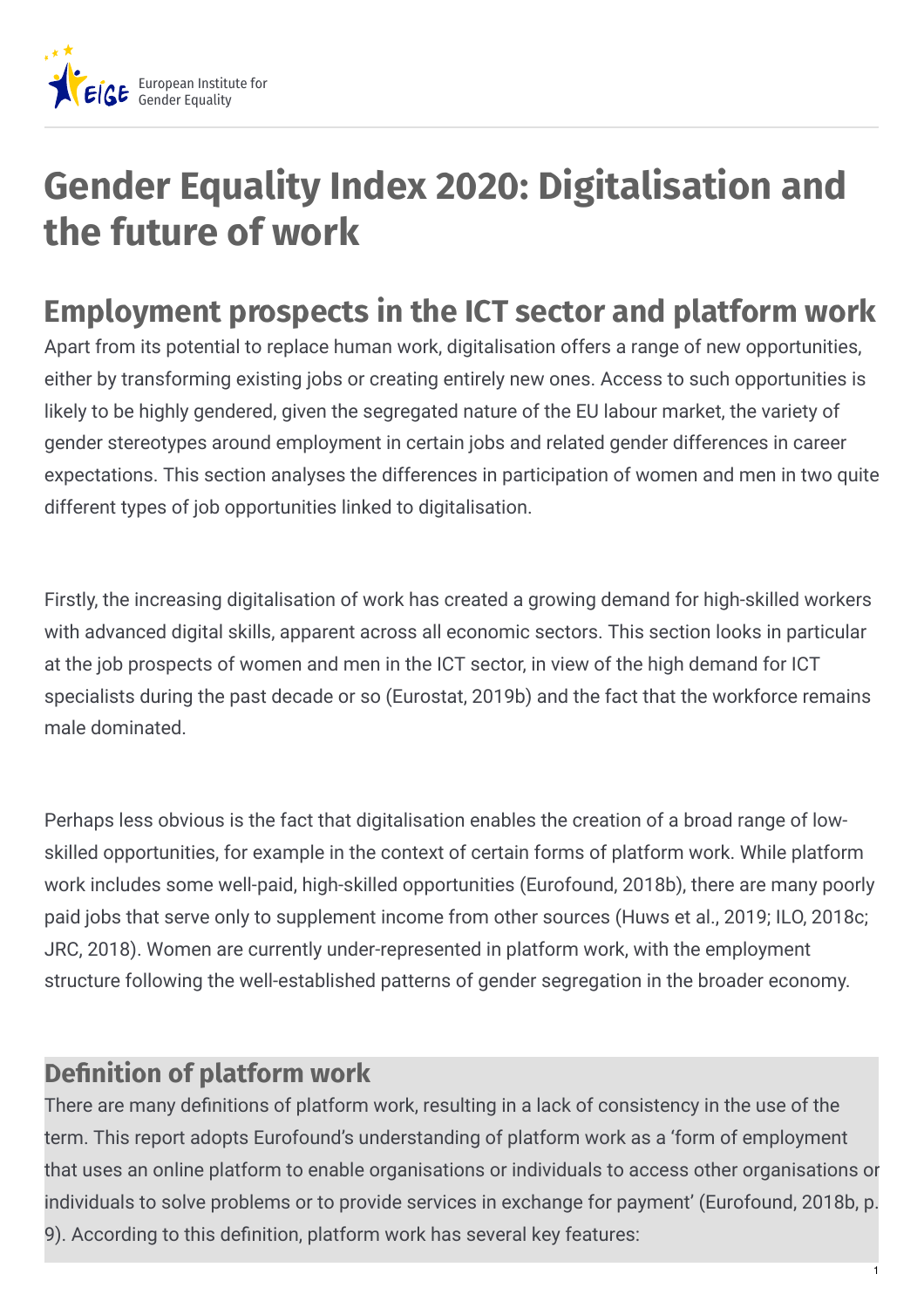paid work is organised through an online platform; three parties are involved: the online platform, the client and the worker; the aim is to carry out specific tasks or solve specific problems; the work is outsourced or contracted out; jobs are broken down into tasks; services are provided on demand.

Generally, platforms can be divided into those where work is delivered purely online (e.g. Amazon Mechanical Turk) and those where work is delivered on-site (e.g. Uber). The most common tasks performed include (1) professional tasks (e.g. software development or translation); (2) transport (e.g. personal transport or food delivery); (3) household tasks (e.g. cleaning or plumbing); and (4) micro tasks (e.g. tagging images online).

#### **Full potential of the ICT sector cannot be realised without gender equality**

Recent decades have seen EU Member States gradually transform their labour markets, reflecting the trends towards digitalised and knowledge-based economies. The STEM sector and in particular the ICT sector have increased in importance in the overall economy and secured their status as providing well-paid, secure and high-quality jobs. From 2008 to 2018, the growth in employment of ICT specialists was more than 12 times the average employment growth in the EU, with the share of ICT specialists in total employment increasing by 1.1 p.p. (from 2.8 % to 3.9 %) (Eurostat, 2019b).

The ICT sector was one of the few that withstood the effects of the financial crisis and continued to experience growth. However, of the 9 million ICT specialists, only around 18 % are women, and the share of women in ICT jobs in the EU has decreased by 4 % since 2010 (see subsection 9.1.3).

Even larger growth of the ICT sector has been limited by the substantial mismatch between high demand and relatively low supply of ICT specialists in the EU labour market. The majority of EU Member States report difficulties in finding a sufficient number of science, engineering and ICT professionals (European Commission, 2014a).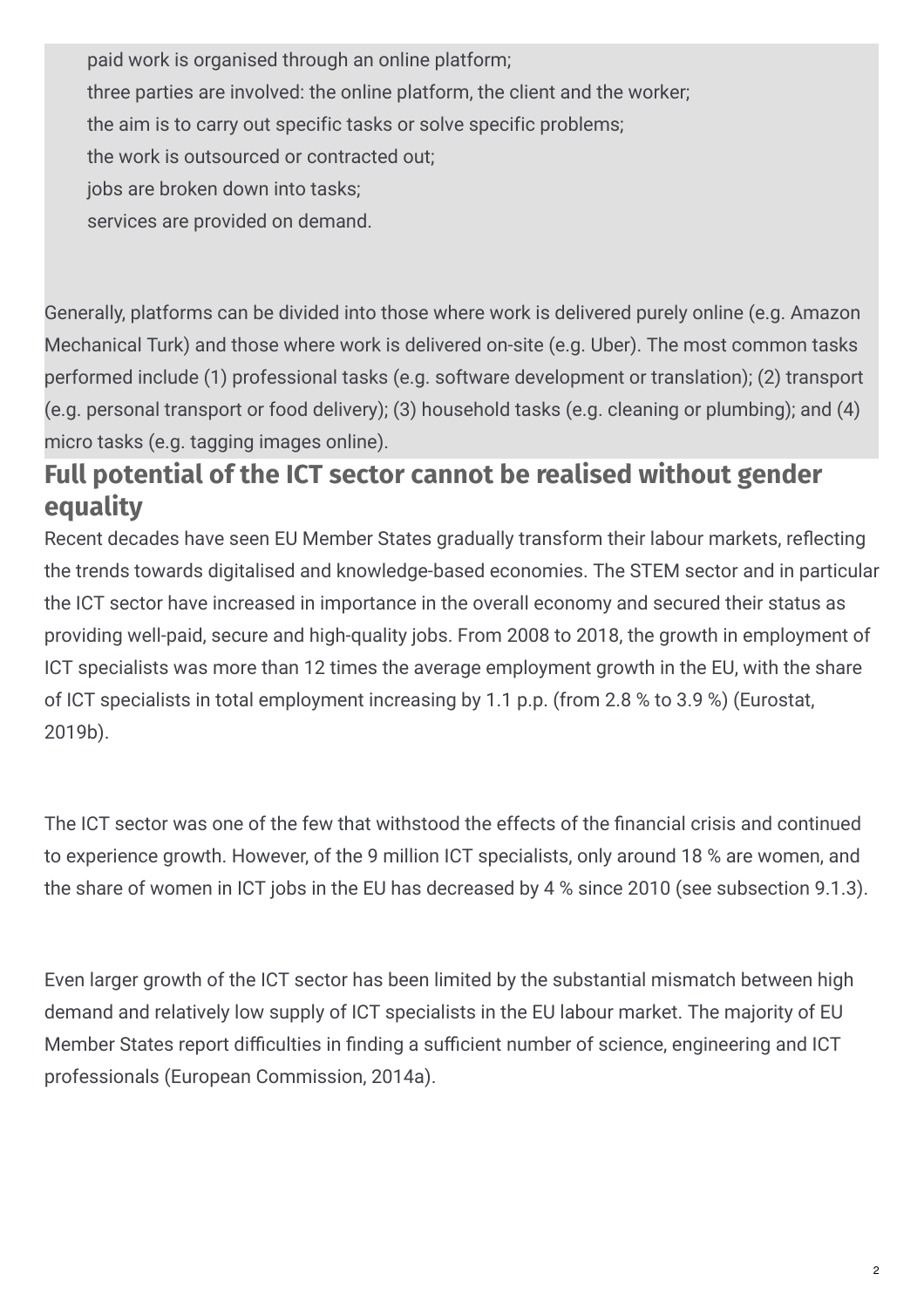A recent estimate suggested that the EU faced a shortage of some 600 000 ICT specialists in 2018 (European Commission, 2018h). This mismatch between the supply of ICT specialists and employer demand is likely to remain for some time, as STEM specialists and in particular ICT specialists continue to be in high demand (Cedefop, 2018).

With the ICT sector heavily gender segregated and facing a huge demand for new specialists, the greater involvement of women seems to be a policy strategy with obvious economic and social benefits. EIGE has estimated that attracting more women into the STEM and ICT sectors would lead to economic growth in the EU, with more jobs (an increase of up to 1.2 million by 2050) and an increase in GDP over the long term (by up to EUR 820 billion by 2050) (EIGE, 2017c).

#### **Growth in personal and household services provided via platforms could support women's employment**

The platform economy $^{[1]}$  in the EU is, as yet, a relatively small phenomenon. In 2015, revenue in the five key sectors of the platform economy<sup>[2]</sup> were estimated at roughly EUR 4 billion (European Commission, 2019b), with the highest revenues recorded for peer-to-peer transport (EUR 1.7 billion) and accommodation (EUR 1.2 billion). These revenues were predicted to grow rapidly in the coming years (PwC, 2016), but this may turn out to be overly optimistic in the light of the COVID-19 pandemic.

The scant early information on the impacts of the COVID-19 pandemic on the platform economy available at the time of writing indicates that there will be negative consequences. Early survey statistics published by the World Economic Forum<sup>[3]</sup> show that, globally, as much as half of platform workers may have lost their jobs, and a further 26 % have seen their working hours decrease.

The impacts on certain on-site services, such as ride-hailing or accommodation rental, seem to have been particularly damaging $^{[4]}$ . Other services, such as delivery or online work, appear to be less affected<sup>[5]</sup>. However, there are some concerns about the influx of newly unemployed people into the platform economy, resulting in lower wages and reduced work available per worker $^{[6]}$ .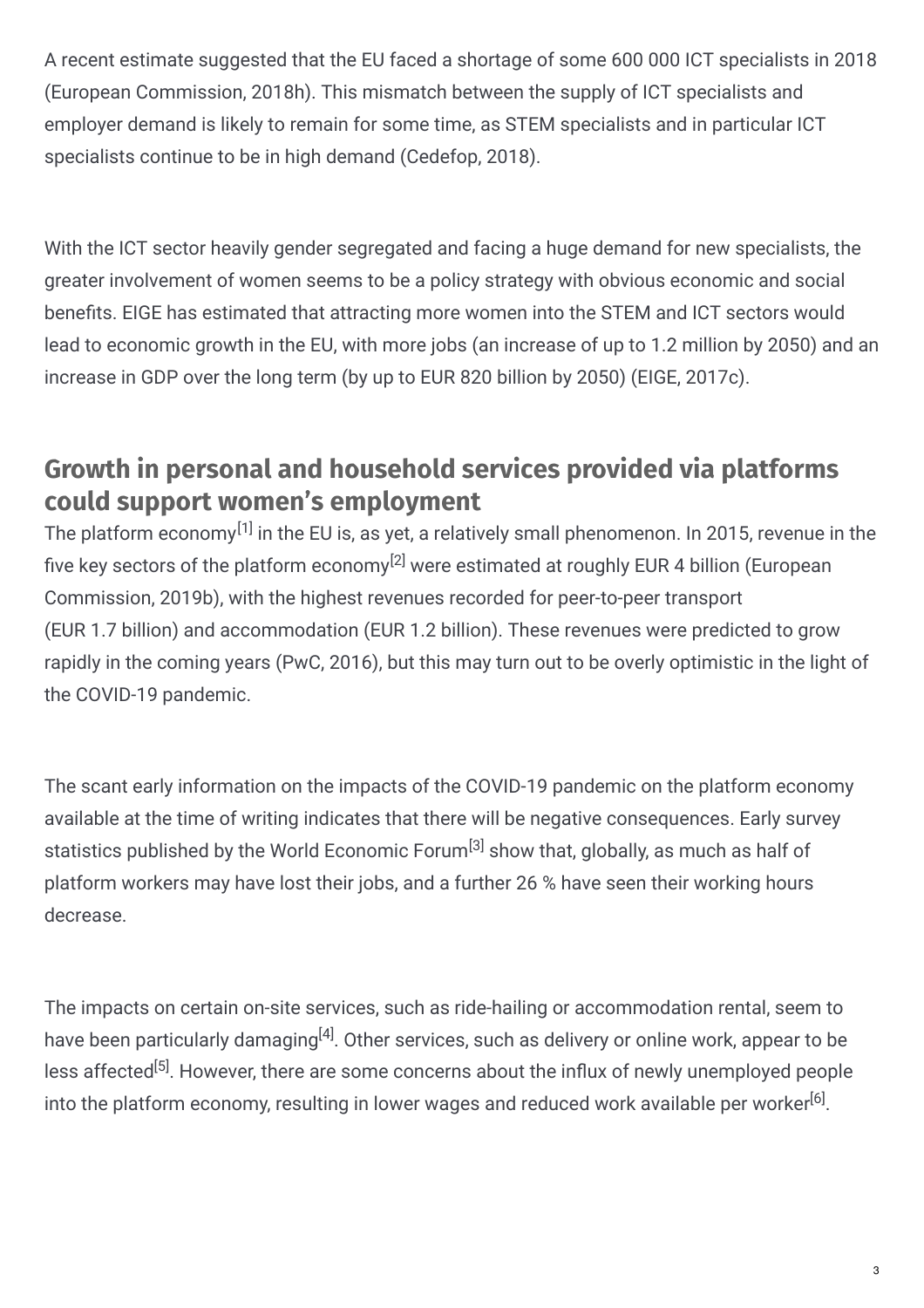Despite the uncertainty about future growth of the platform economy, it is interesting to note that on-demand personal and household services (cooking, cleaning, plumbing, etc.) were estimated to have the highest growth potential (PwC, 2016). This suggests that there is considerable demand for outsourcing unpaid domestic work via platforms. This could support the labour market participation of women (Overseas Development Institute, 2019).

Highly qualified women whose participation in the labour market is held back by their disproportionate share of unpaid work may decide to outsource this work, often to poorer women from migrant backgrounds (EIGE, 2020a). However, questions remain about the domestic tasks most likely to be outsourced and under what working conditions (see subsection 9.2.3).

Serious concerns have been raised about the precarious, exploitative nature of domestic work provided by women, especially when they are excluded from safe employment as a result of their legal migration status or discrimination (European Parliament, 2017; FRA, 2018).

### **Platform work seems to reproduce the usual gender segregation patterns**

While data on platform work in the EU is incomplete and difficult to compare, it suggests that a relatively small share of the EU population is involved in platform work. From three recent surveys carried out in multiple EU Member States (Huws et al., 2019; JRC, 2018, 2020a), it appears that around 10 % of the EU population has ever provided some services via platforms. This constitutes the main employment activity of only around 2 % of the population. The share of platform work varies substantially by country (Figure 44).

The majority of platform workers dedicate only a few hours a week to this work and use it to supplement income from other, more important sources (Huws et al., 2019; JRC, 2018, 2020a). Their work often consists of several tasks on different platforms that top up their income from primary jobs. Thus, a substantial share of platform workers seem to piece together their livelihood from whatever opportunities may bring extra money, using platform work as a minor income supplement to improve their economic situation.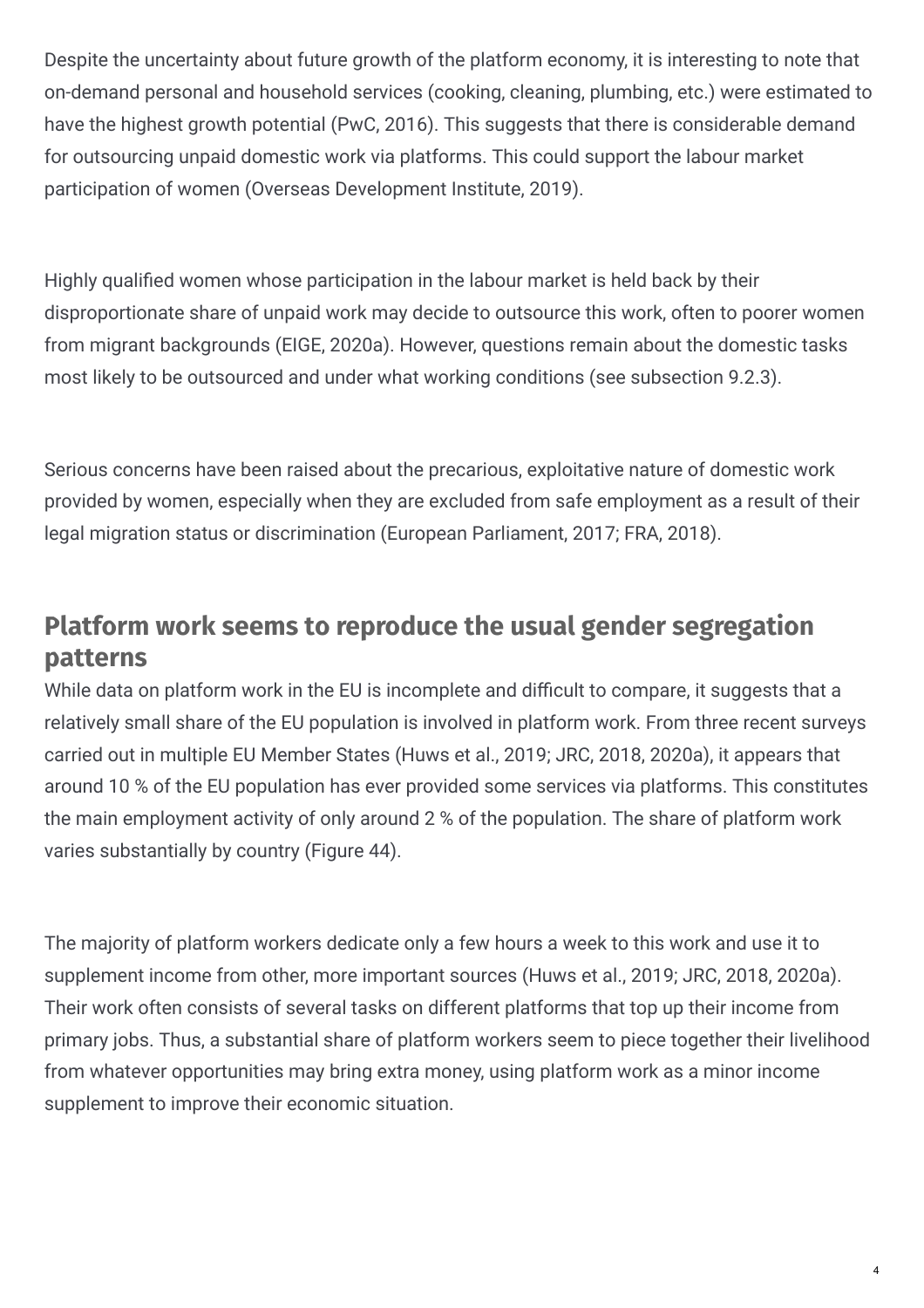

Figure 44. Percentages of the adult population participating in platform work, by country, 2017

Platform workers deliver a broad range of services, the provision of which mostly seems to follow well-known patterns of gender segregation. Services can be broadly divided into those delivered purely online (e.g. software development or tagging of images online) and those requiring a physical presence on location (e.g. cleaning or personal transport)<sup>[7]</sup>. Most platform workers in the EU are engaged in online professional tasks (e.g. accounting, legal services, project management services or translation) and clerical tasks (e.g. customer service, data entry or transcription) (Huws et al., 2019; JRC, 2018, 2020a).

The survey data indicate that gender plays an important role when choosing which services to provide: for example, men dominate in software development and transport services, whereas women work more frequently in certain on-site services, such as personal or household services, and in translation (JRC, 2018).

#### **Women are under-represented in platform work**

Based on the most recent EU data, around one in three platform workers are women, regardless of platform work intensity (JRC, 2020a) (Figure 45). The share of women who undertake platform work as a main or secondary activity has increased somewhat since 2017. Platform workers are usually young and well educated, and their educational attainment often exceeds that required for the low-skilled nature of certain types of platform work (ILO, 2018c; JRC, 2018).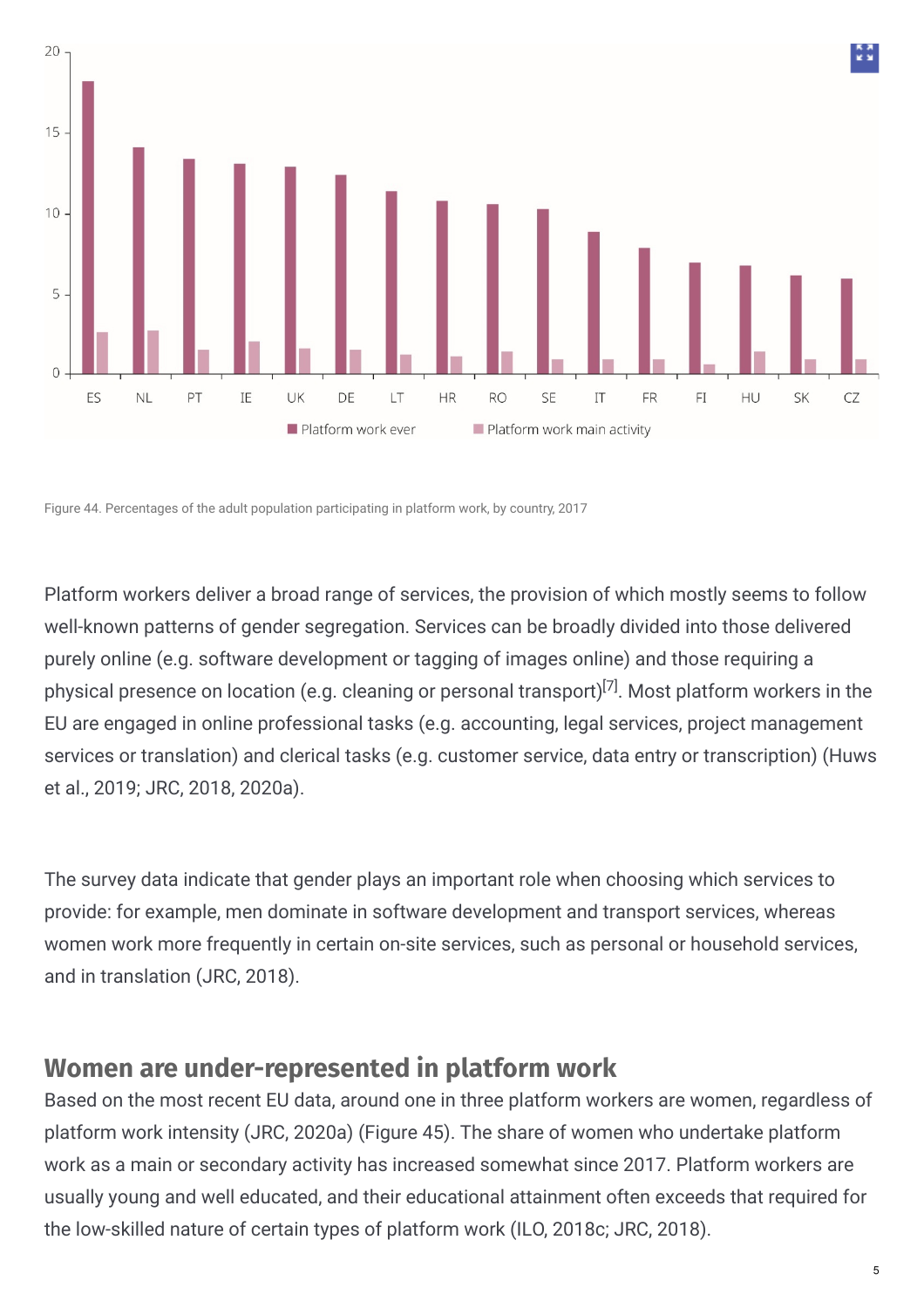As many as half of platform workers live in a couple with children, often aged under 5 (ILO, 2018c; JRC, 2018, 2020a). Based on global data on online platform work, the proportion of workers with small children at home appears to be much higher among women, who also more frequently report the need to work from home to combine work with caring responsibilities (see subsection 9.2.4). Platform work can give them an additional opportunity to do this.



Figure 45. Percentages of women and men in platform work by intensity, EU, 2018

Yet such generalisations obscure a lot of diversity among the platform workforce, whose composition often depends on the specific platform and type of service provided.

Some (United States-based) studies indicate that workers who rely on low-wage platform work as a main source of income often come from low-income, less educated households and are more likely to have minority ethnic backgrounds (Smith, 2016; Van Doorn, 2017). Most recent EU data indicates that around 15 % of platform workers are foreign born, a higher proportion than in overall employment (JRC, 2020a).

Online platform work performed from home also offers opportunities for people with health limitations that prevent them from working outside the home. A global survey found that almost one in five online platform workers reported health limitations (ILO, 2018c).